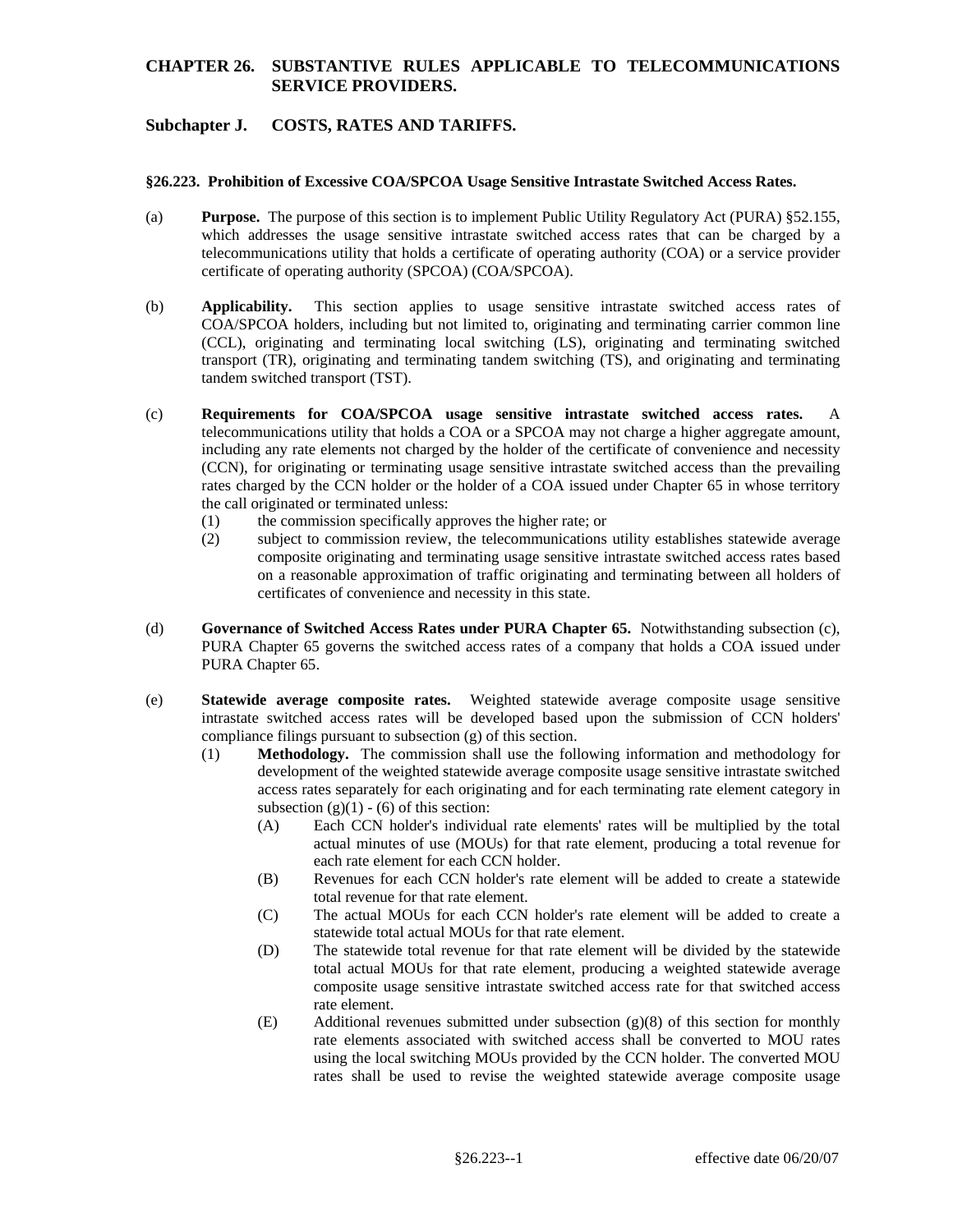## **CHAPTER 26. SUBSTANTIVE RULES APPLICABLE TO TELECOMMUNICATIONS SERVICE PROVIDERS.**

# **Subchapter J. COSTS, RATES AND TARIFFS.**

#### **§26.223(e)(1)(E) continued**

sensitive intrastate switched access rates calculated pursuant to subparagraph (D) of this paragraph.

#### (2) **Re-calculation.**

- (A) The commission shall re-calculate the weighted statewide average composite usage sensitive intrastate switched access rates annually until June, 2010 based upon the submissions of the CCN holders, as required in subsection (g) of this section. The commission shall endeavor to complete such re-calculation by November 15 of each year.
- (B) Any certificated telecommunications utility may file a petition requesting that the commission re-calculate the weighted statewide average composite usage sensitive intrastate switched access rates at any time. The commission shall grant the petition for re-calculation if it concludes that the petition has provided just cause for recalculation.
- (C) As provided in subsection (g) of this section, the commission may also require compliance submissions by CCN holders for re-calculation of the weighted statewide average composite usage sensitive intrastate switched access rates as appropriate because of significant changes in usage sensitive intrastate switched access rates or in response to the request of affected parties, as specified in subparagraph (B) of this paragraph.
- (D) After June 2010, the commission shall re-calculate the weighted statewide average composite usage sensitive intrastate switched access rates biennially. The commission shall endeavor to complete such re-calculation by November 15.

## (f) **Approval of higher rates.**

- territory may do so by filing an application with the commission subject to the procedures COA/SPCOA's application must provide, at a minimum, the following information: (1) A COA/SPCOA holder seeking approval of originating and/or terminating usage sensitive intrastate switched access rates that in the aggregate, including any rate elements not charged by the CCN holder, are higher than the aggregate of the originating and/or terminating usage sensitive switched access rate elements charged by the CCN holder in the COA/SPCOA's outlined in Procedural Rule §22.33 of this title (relating to Tariff Filings). The
	- (A) Cost justification for each rate element.
	- (B) Rationale for implementation of the higher rate for each rate element.
- (2) A COA/SPCOA holder's application must address all of the applicable switched access rate elements in subsection (b) of this section.
- (3) The commission shall publish notice of the application in the *Texas Register*.
- (g) **Requirement for CCN holders compliance submissions.** Until June, 2010, all CCN holders must provide the following intrastate data to the commission as a compliance filing on an annual basis; and as of June, 2010 and thereafter on a biennial basis, by September 15:
	- (1) The current tariffed rate for originating and terminating CCL.
	- (2) The current tariffed rate for originating and terminating LS.
	- (3) The current tariffed rate for originating and terminating TR.
	- (4) The current tariffed rate for originating and terminating TS.
	- (5) The current average per minute rate for originating and terminating TST.
	- (6) The current originating and terminating tariffed rate(s) for any other usage sensitive intrastate switched access rate element(s).